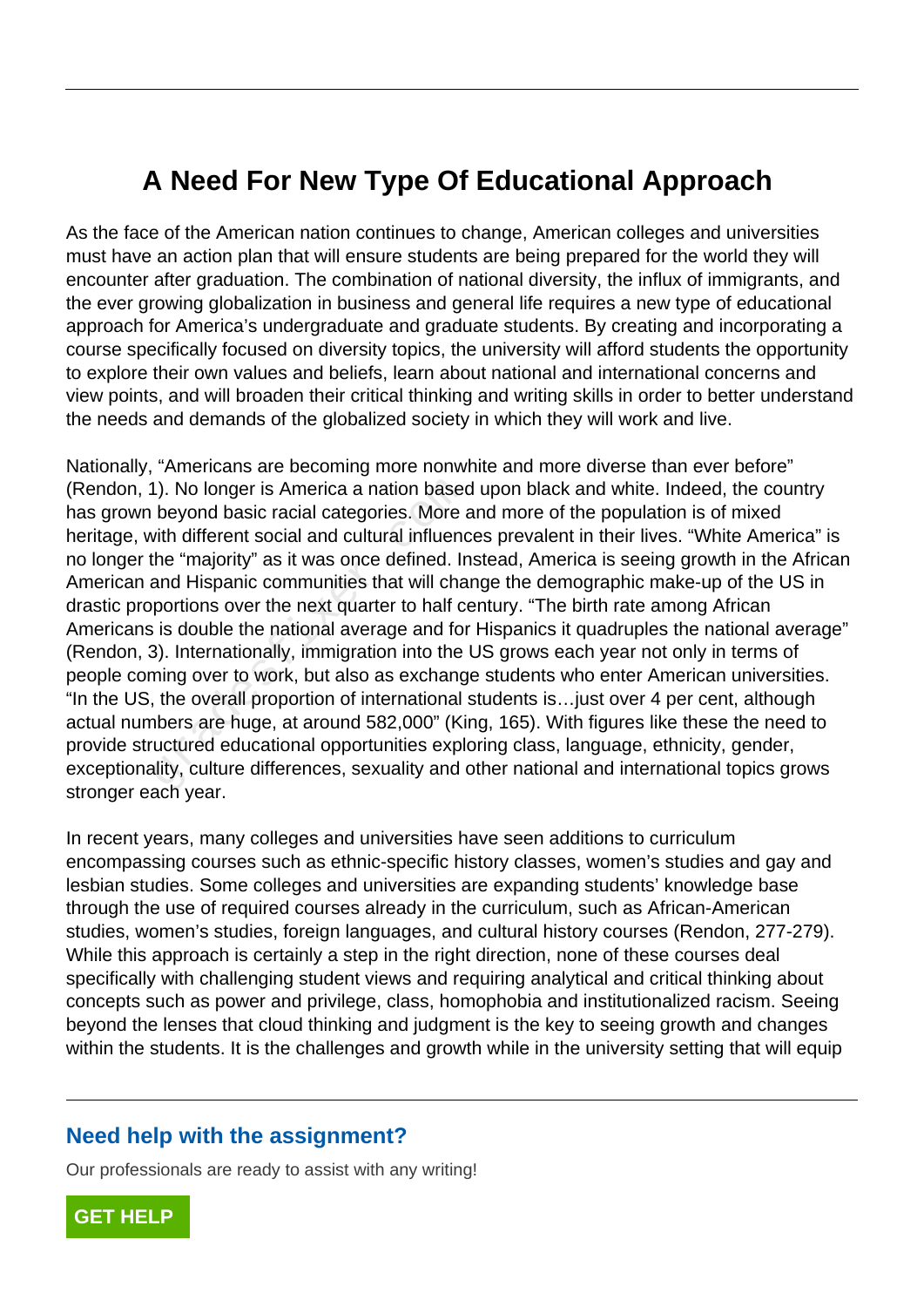students with the necessary skills to go into the global economy and participate as teachers, business executives, government employees, technology experts and any number of other fields.

"Universities are recognizing that much subject content is too domestically oriented in an era when graduates – domestic as well as international – are facing the prospect of more globally mobile careers, or, even if working locally, doing so for organizations operating in cross-national contexts (King, 166), and yet, when asked, while a majority of faculty supported diversity education, the support did not become practice in the classroom ("What encourages faculty"). In order to ensure that students throughout the university receive a solid foundation in diversity education, university wide implementation of a diversity course requirement would alleviate resistance, discrepancies and short-comings on the departmental and individual level. With the ever-changing composition of the higher education population, and the demand for globally prepared graduates, the responsibility of diversity education must fall upon the university, rather than the individual department.

An article by Kim Case examined research conducted in order to measure prejudice against women in a pre and posttest study of students who took women's studies courses (2007). It was found that students who participated in women's studies courses (versus those students who did not take a course) "exhibited a greater awareness of sexism, appreciation for diversity, and egalitarian attitudes with regard to gender … [and a] greater awareness of discrimination against women" (Case, 426). This study implies that with exposure to topics in diversity and challenging of the "norm" within a structured classroom setting, students are more likely to have raised awareness of the issue, have a greater appreciation for the challenges surrounding those who identify within the issue, be more aware of discriminatory practices and attitudes as well as realize that members of a "minority" group are not any less human simply because they are different. by Kim Case examined research condu<br>a pre and posttest study of students wh<br>that students who participated in wom<br>ot take a course) "exhibited a greater av<br>arian attitudes with regard to gender ...<br>omen" (Case, 426). This

Within the context of education, future teachers are especially crucial in addressing the ever changing needs of America, and education faculty are less likely to incorporate diversity content than their counterparts in the arts and sciences, business, engineering and fine arts departments ("What encourages faculty"). At the university level, teacher education programs must ensure that its students are prepared to handle the diversity of race, class, gender, sexual orientation, international relations and more when they are in their classrooms. This is true for K-12 teachers as well as Higher Education faculty and administrators. Ensuring that preservice teachers are well educated in a multitude of diversity issues rather than having taken one or two specialized diversity-style courses will provide the guided educational experience necessary for opening their minds and providing them with the tools to enter the classroom with a more competent mindset. According to Milner & Smithey,

#### **Need help with the assignment?**

Our professionals are ready to assist with any writing!

**[GET HELP](https://my.gradesfixer.com/order?utm_campaign=pdf_sample)**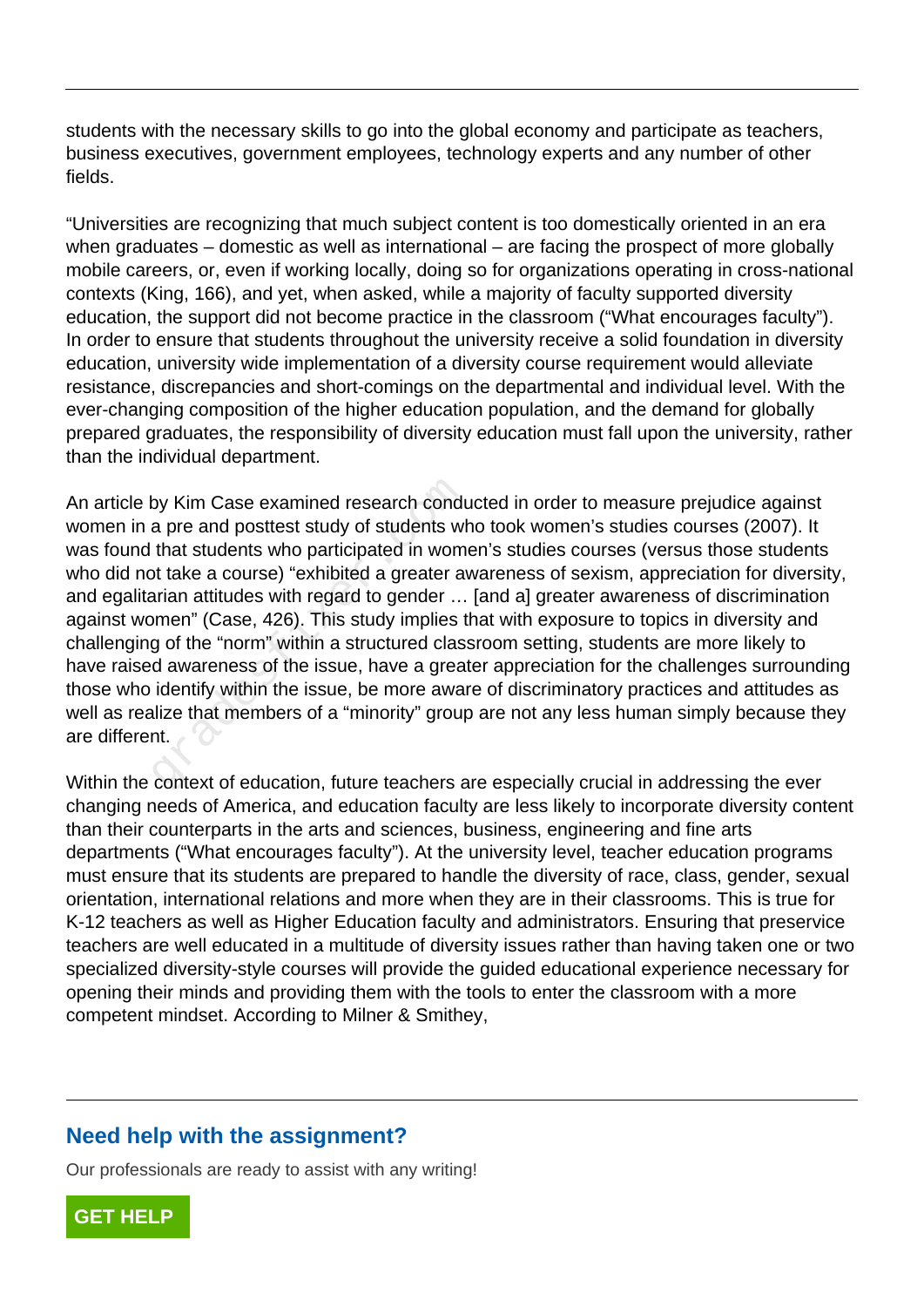- 1. Preservice teachers need to recognize differences among perspectives, experiences, values, and beliefs of their own and others' races and cultures.
- 2. Preservice teachers need to see color and begin to recognize the political and historical legacy of it.
- 3. Preservice teachers need to become researchers and learners in their teaching environments.
- 4. Preservice teachers need the skills to assess their growth and progress and to continue strengthening their knowledge and skills where issues of diversity are concerned (2003).

Not only are those skills detrimental for teacher effectiveness, but because the United States of the 2000s is truly a global society, these skills are useful for everyone who intends to participate within American business or professional venues, especially since "most Americans live in segregated and homogenous environments" (Rendon, 268) and their university experience will be their primary training ground for success in the global economy.

If the prevailing view of diversity education is that "to educate for and about diversity is to fundamentally change the curriculum in virtually every field" (Rendon, 269), then the creation of a specific diversity curriculum addressing the needs of many would be more viable than trying to rewrite entire departmental curricula. Minorities, women and GLBTQ (Gay, Lesbian, Bisexual, Transsexual, Transgender, Queer & Questioning) all want to augment curriculum, and there is a concern that due to limited resources, each of these areas will suffer (Rendon, 23). A university wide course designed with the sole intention of addressing national and international diversity topics, would provide most if not all students exposure to a wide array of diversity-related issues as compared to the more narrowly focused diversity-spirited courses which are not designed to reach the masses, nor delve as deeply into the targeted issues of race, gender, ethnicity, et al. alling view of diversity education is that<br>tally change the curriculum in virtually  $\epsilon$ <br>diversity curriculum addressing the nee<br>tire departmental curricula. Minorities, v<br>al, Transgender, Queer & Questioning<br>at due to lim

## **Proposed Diversity Course**

As a university wide requirement, ideally this course would be a mandatory during the freshman term, but all transfer students would be required to enroll upon entry into the university. The course would be a two semester sequence based on the text book Thinking Critically by John Chaffee with additional readings from recent research and studies.

Thinking Critically is a reading and writing intensive curriculum, and while it is possible to complete the basic text work within a single semester, in order to delve deeply into topics such as race, class, gender, et al. more time should be devoted to allow for student growth and insight. A wonderful benefit to utilizing this text as the foundation for freshmen is that it also is a tool for critical thinking, analytical writing and research, all of which are necessary tools for collegiate success.

# **Need help with the assignment?**

Our professionals are ready to assist with any writing!

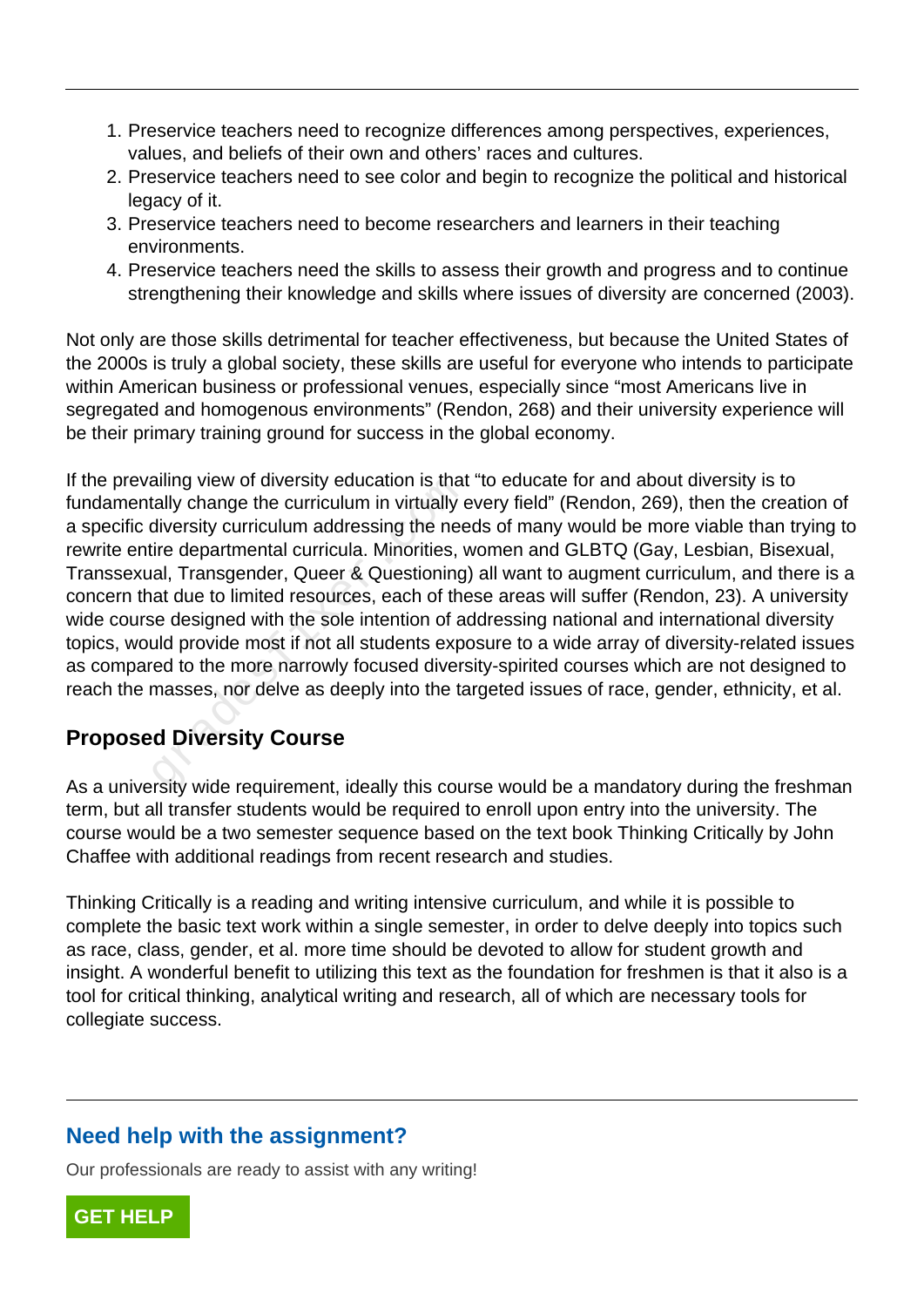The first semester of the course will cover the first six chapters of the book which include self examination, critical thinking activities, asking questions, listening, organizing and discussing ideas, problem solving skills (personal and non-personal), perception believing and knowing, and language and thought. In addition to the chapter readings, specific articles related to different areas of diversity studies can be used in order to provide discussion and written responses relating to the various themes each chapter presents. The thinking and writing activities throughout the chapters are designed to encourage students to begin their critical analysis careers through a combination of personal and non-personal themes and topics. Students are taught to evaluate reasons for supporting an argument, and are led through exercises to enable them to learn to write based on reason rather than emotion. Articles about race or gender (for example) can be used as group activities to determine reason versus emotion. Sources can be analyzed for accuracy, reliability and validity, all the while getting students to begin thinking about diversity topics in an academic environment. Personal writing to examine individual feelings can be combined with research oriented, or critical thinking exercises in order to assist the student in finding the balance between self-examination and personal growth with academic pursuit of knowledge.

During the first semester, students will examine evaluating the quality of internet sources. Combined with the research and critical thinking skills already learned, students will be reasonably prepared to write a collegiate research term paper. As a necessary skill for university survival, as well as business writing or research grant proposals, by the completion of the first semester, students will have been able to learn critical thinking analysis and problem solving skills while examining their beliefs about various diversity topics and be prepared for university level writing and research. Frowth with academic pursuit of knowler<br>first semester, students will examine  $\epsilon$ <br>with the research and critical thinking :<br>y prepared to write a collegiate researc<br>survival, as well as business writing or<br>mester, student

The second semester will build upon the skills learned during the first semester, and will add topics such as forming and applying concepts, relating and organizing, reporting, inferring, judging, and constructing arguments. Since the foundational critical thinking skills are already in place, the second semester allows for much greater study of diversity, with greater emphasis on articles and exploration of more diversity topics. There will be less emphasis on personal writing, except as newly introduced topics dictate the need for self-examination. Rather, the second semester will focus on critical reading and writing, as well as more thorough research and development of ideas on how to take the knowledge learned in the course and apply it not only to student life within the university, but beyond into the global world.

"One of the greatest challenges in teaching [a] course is to provide an open forum to discuss potentially divisive and emotionally difficult issues related to race, culture, ethnicity, class, gender, and sexual orientation" (Organista, 13). It is important that ground rules be established for class discussions, students should be reminded not to personalize comments, and efforts should be made to minimize or eliminate as much inflammatory or accusatory language during

## **Need help with the assignment?**

Our professionals are ready to assist with any writing!